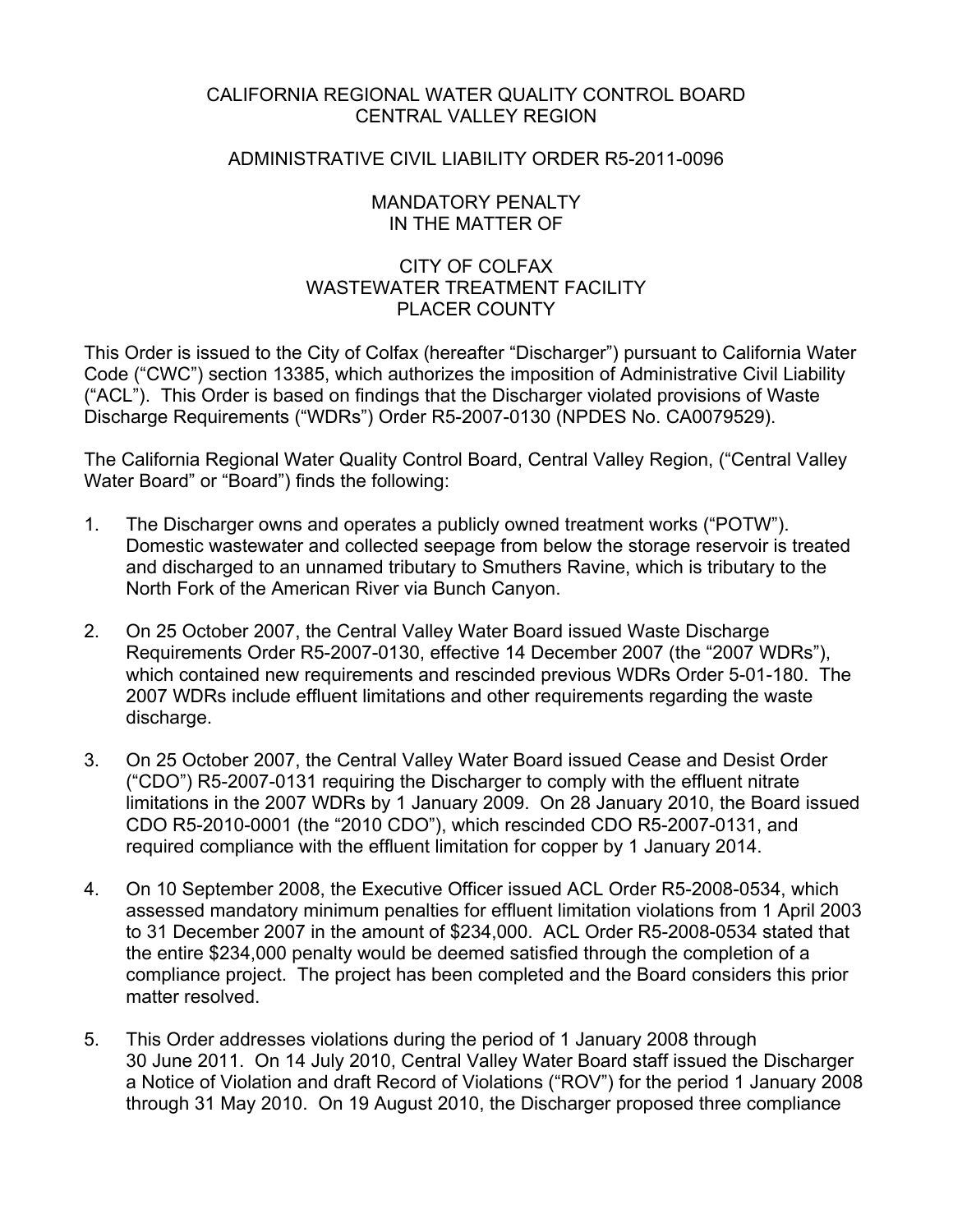projects to offset the mandatory minimum penalties, as allowed by CWC section 13385(k). This Order extends the period of record to 30 June 2011.

- 6. On 23 March 2011, a tentative ACL Order for violations during the period 1 January 2008 through 31 July 2010 was issued for comments. After receiving public comments objecting to the compliance projects proposed by the Discharger, the Advisory Team determined that the matter should proceed to an adjudicatory hearing before the Central Valley Water Board.
- 7. CWC section 13385 subdivisions (h) and (i) require assessment of mandatory minimum penalties and state, in relevant part, the following:

CWC section 13385 subdivision (h)(1) states:

Notwithstanding any other provision of this division, and except as provided in subdivisions (j), (k), and (l), a mandatory minimum penalty of three thousand dollars (\$3,000) shall be assessed for each serious violation.

CWC section 13385 subdivision (h)(2) states:

For the purposes of this section, a "serious violation" means any waste discharge that violates the effluent limitations contained in the applicable waste discharge requirements for a Group II pollutant, as specified in Appendix A to Section 123.45 of Title 40 of the Code of Federal Regulations, by 20 percent or more or for a Group I pollutant, as specified in Appendix A to Section 123.45 of Title 40 of the Code of Federal Regulations, by 40 percent or more.

CWC section 13385 subdivision (i)(1) states:

Notwithstanding any other provision of this division, and except as provided in subdivisions (j), (k), and (l), a mandatory minimum penalty of three thousand dollars (\$3,000) shall be assessed for each violation whenever the person does any of the following four or more times in any period of six consecutive months, except that the requirement to assess the mandatory minimum penalty shall not be applicable to the first three violations:

- A) Violates a waste discharge requirement effluent limitation.
- B) Fails to file a report pursuant to Section 13260.
- C) Files an incomplete report pursuant to Section 13260.
- D) Violates a toxicity effluent limitation contained in the applicable waste discharge requirements where the waste discharge requirements do not contain pollutant-specific effluent limitations for toxic pollutants.
- 8. CWC section 13385(j) exempts certain violations from mandatory minimum penalties, and states, in relevant part:

Subdivisions (h) and (i) do not apply to…

3) A violation of an effluent limitation where the waste discharge is in compliance with either a cease and desist order issued pursuant to Section 13301 or a time schedule order issued pursuant to Section 13300 or 13308…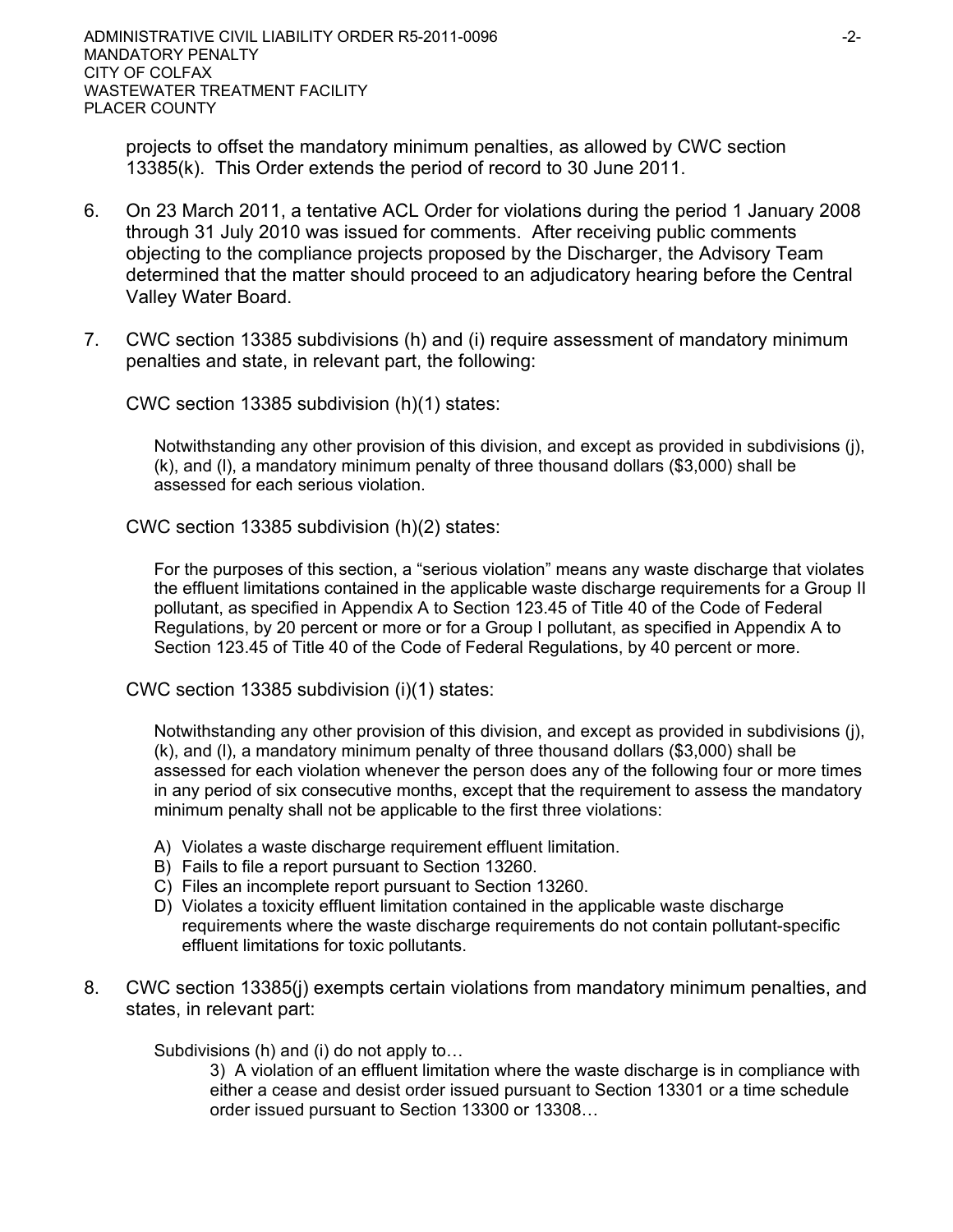9. WDRs Order R5-2007-0130 Effluent Limitations IV.A.1.a. include, in part, the following effluent limitations:

> The Discharger shall maintain compliance with the effluent limitations specified in Table 6 for discharges from the interim tertiary treatment system (Permit Effective Date through 31 December 2008):

### **Table 6. Final Effluent Limitations**

|                                    |                | Average<br><b>Monthly</b> | <b>Maximum</b><br><b>Daily</b> | Instantaneou   | Instantaneou   |
|------------------------------------|----------------|---------------------------|--------------------------------|----------------|----------------|
| <b>Parameter</b>                   | Units          |                           |                                | <b>Minimum</b> | <b>Maximum</b> |
| <b>Conventional Pollutants</b>     |                |                           |                                |                |                |
| PН                                 | standard units | $-$                       | $-$                            | 6.5            | 8.5            |
| <b>Non-Conventional Pollutants</b> |                |                           |                                |                |                |
| Aluminum, Total<br>Recoverable     | µg/L           | 71                        | 143                            | --             | --             |

- 10. WDRs Order R5-2007-0130 Effluent Limitations IV.A.1.d. state:
	- d. Total Recoverable Manganese. Based on a calendar year, the annual average total recoverable manganese concentration in the effluent shall not exceed 50 μg/L.
- 11. WDRs Order R5-2007-0130 Effluent Limitations IV.A.1.e. state:
	- e. Mass Limitation for Mercury. The monthly average total recoverable mercury loading in the effluent shall not exceed 0.000761 lbs per month.
- 12. WDRs Order R5-2007-0130 Effluent Limitations IV.A.1.h. state, in part:
	- h. Total Residual Chlorine. Effluent total residual chlorine shall not exceed:
		- i. 0.01 mg/L, as a 4-day average;
		- ii. 0.017 lbs/day, as a 4-day average;
- 13. WDRs Order R5-2007-0130 Final Effluent Limitations IV.A.2.a. include, in part, the following effluent limitations:
	- a. The Discharger shall maintain compliance with the effluent limitations specified in Table 7 for discharges from the new wastewater treatment plant beginning 1 January 2009:

| <b>Parameter</b>           | Jnits | Average<br><b>Monthly</b> | Maximum<br>Dailv | Instantaneou<br><b>Minimum</b> | Instantaneou<br>Maximum |
|----------------------------|-------|---------------------------|------------------|--------------------------------|-------------------------|
| <b>Priority Pollutants</b> |       |                           |                  |                                |                         |

#### **Table 7. Final Effluent Limitations**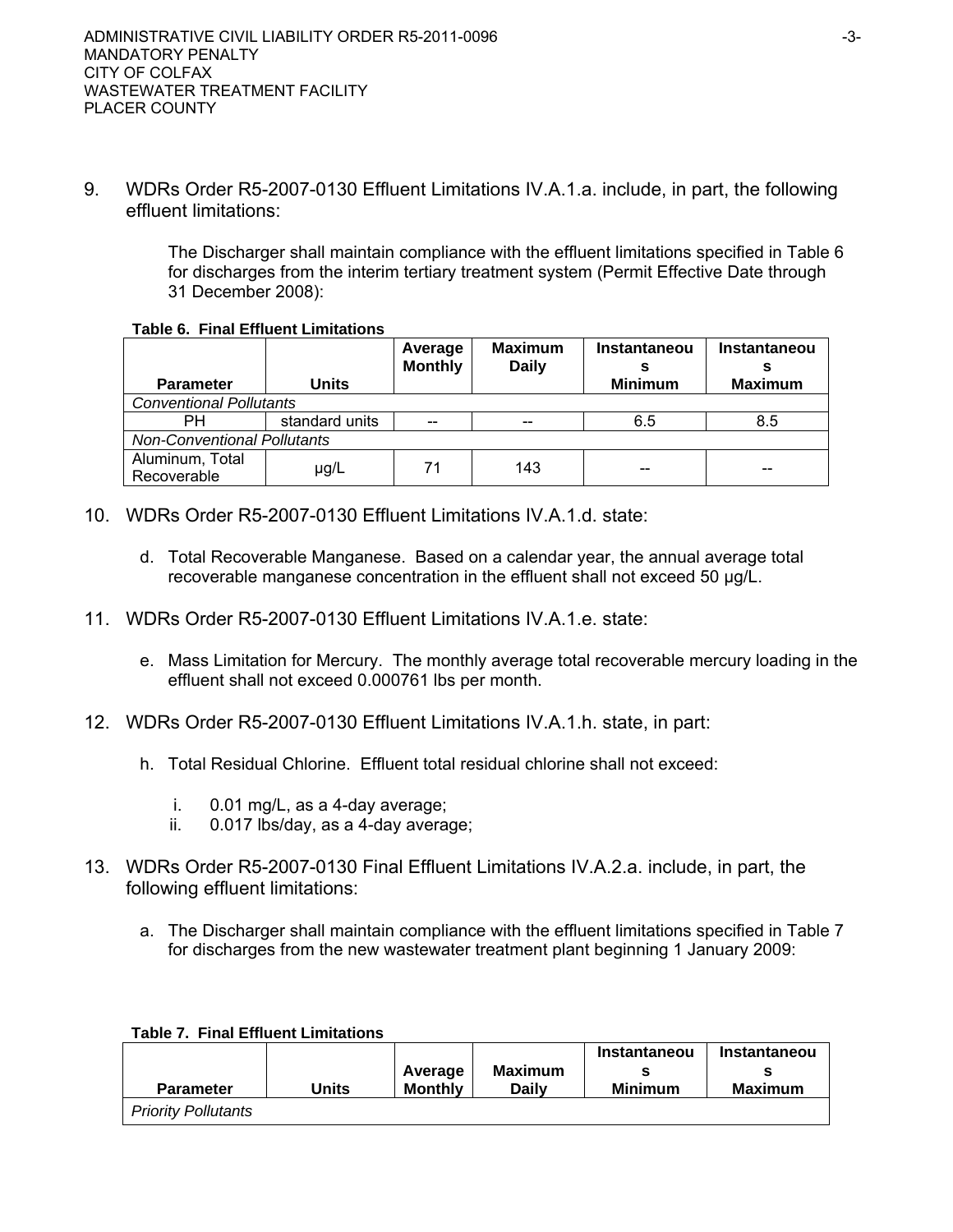| Copper, Total<br>Recoverable       | µg/L        | 2.7                    | $5.5-$ |  |     |  |  |
|------------------------------------|-------------|------------------------|--------|--|-----|--|--|
| Cyanide, Total (as<br>CN)          | 4.3<br>µg/L |                        | 8.5    |  |     |  |  |
| Bis(2-Ethylhexyl)<br>Phthalate     | $\mu$ g/L   | 1.8                    | 3.6    |  |     |  |  |
| <b>Non-Conventional Pollutants</b> |             |                        |        |  |     |  |  |
| Turbidity                          | <b>NTU</b>  | --                     | $- -$  |  | 10  |  |  |
| <b>Total Coliform</b>              | MPN/100 mL  | $\qquad \qquad \cdots$ | $- -$  |  | 240 |  |  |

- 14. WDRs Order R5-2007-0130 Effluent Limitations IV.A.2.i. include, in part, the following effluent limitations:
	- i. Turbidity. Effluent turbidity shall not exceed:
		- i. 2 NTU, as a daily average; and
		- ii. 5 NTU, more than 5 percent of the time within a 24-hour period.
- 15. WDRs Order R5-2007-0130 Effluent Limitations IV.A.2.k. include, in part, the following effluent limitations:
	- k. Total Coliform Organisms. Effluent total coliform organisms shall not exceed:
		- i. 2.2 most probable number (MPN) per 100 mL, as a 7-day median;
		- ii. 23 MPN/100 mL, more than once in any 30-day period.
- 16. Cease and Desist Order R5-2010-0001 Directive 5 states, in part:

The following interim effluent limitation for copper shall be effective immediately, and shall remain in effect through 31 December 2013…

| <b>Parameter</b>   | <b>Maximum Daily Effluent Limitation</b> |  |  |  |
|--------------------|------------------------------------------|--|--|--|
| Copper $(\mu q/L)$ |                                          |  |  |  |

In accordance with the provisions of CWC section 13385(j)(3), violations of the copper interim effluent limitation in the 2010 CDO subject the Discharger to mandatory minimum penalties for violations of the final copper effluent limitation contained in the WDRs.

17. According to the Discharger's self-monitoring reports, the Discharger committed nine (9) serious Group I violations of the above effluent limitations contained in the 2007 WDRs during the period beginning 1 January 2008 and ending 30 June 2011. The violations are defined as serious because measured concentrations of Group I constituents exceeded maximum prescribed levels by forty percent (40%) or more on these occasions. The mandatory minimum penalty for these serious violations is **twenty-seven thousand dollars (\$27,000)**.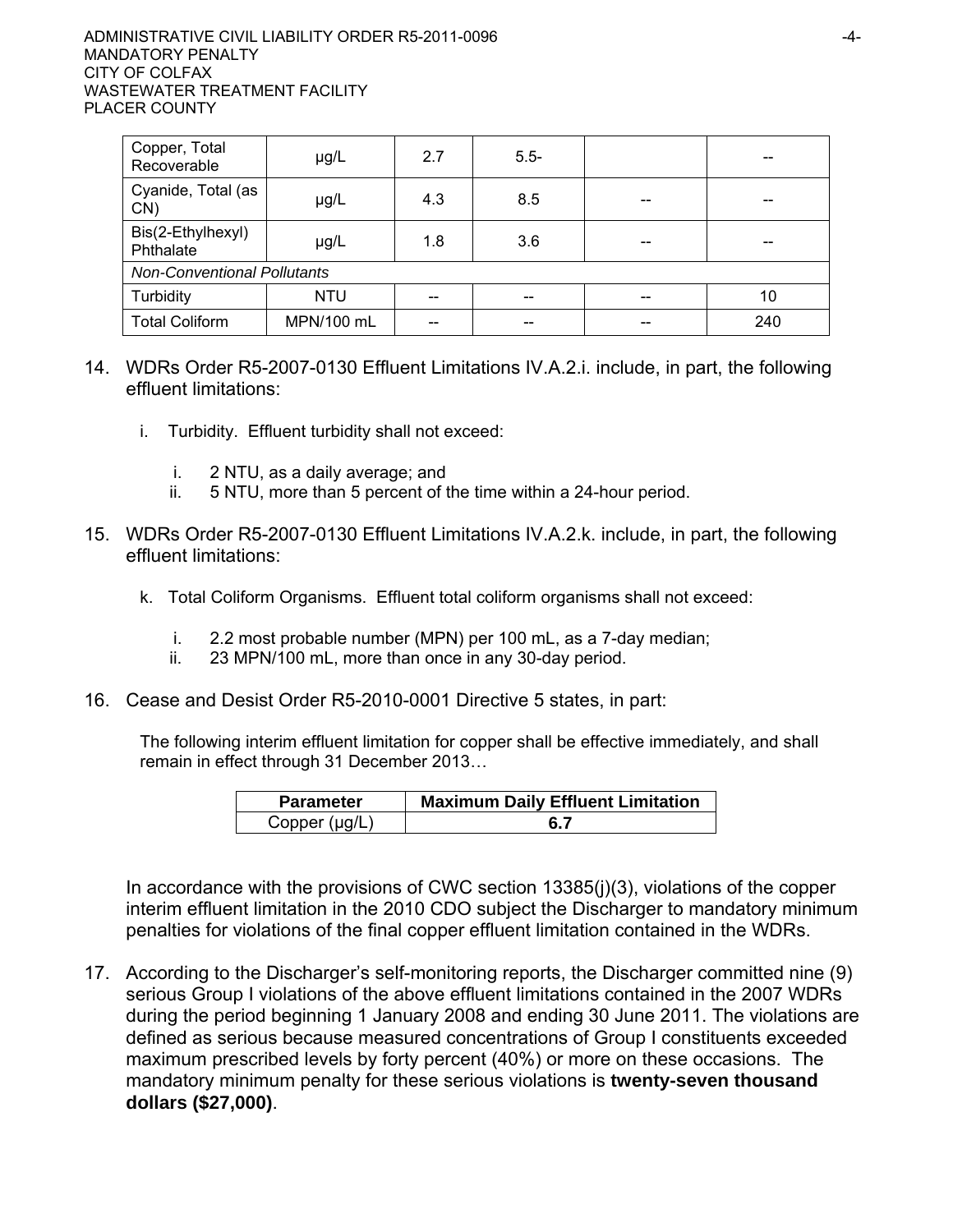- 18. According to the Discharger's self-monitoring reports, the Discharger committed twentytwo (22) serious Group II violations of the above effluent limitations contained in the 2007 WDRs and the 2010 CDO during the period beginning 1 January 2008 and ending 30 June 2011. The violations are defined as serious because measured concentrations of Group II constituents exceeded maximum prescribed levels by twenty percent (20%) or more on these occasions. The mandatory minimum penalty for these serious violations is **sixty-six thousand dollars (\$66,000)**.
- 19. According to the Discharger's self-monitoring reports, the Discharger committed twentyfour (24) non-serious violations of the above effluent limitations contained in the 2007 WDRs during the period beginning 1 January 2008 and ending 30 June 2011. Twentyfour (24) of the non-serious violations are subject to mandatory penalties under CWC section 13385(i)(1) because these violations were preceded by three or more similar violations within a six-month period. The mandatory minimum penalty for these nonserious violations is **seventy-two thousand dollars (\$72,000)**.
- 20. The total amount of the mandatory minimum penalties assessed for the cited effluent violations is **one hundred sixty-five thousand dollars (\$165,000).** A detailed list of the cited effluent violations is included in Attachment A, a part of this Order.
- 21. CWC section 13385 (k) states:

(1) In lieu of assessing all or a portion of the mandatory minimum penalties pursuant to subdivisions (h) and (i) against a publicly owned treatment works serving a small community, the state board or the regional board may elect to require the publicly owned treatment works to spend an equivalent amount towards the completion of a compliance project proposed by the publicly owned treatment works, if the state board or the regional board finds all of the following:

(A) The compliance project is designed to correct the violations within five years.

(B) The compliance project is in accordance with the enforcement policy of the state board, excluding any provision in the policy that is inconsistent with this section.

(C) The publicly owned treatment works has prepared a financing plan to complete the compliance project.

(2) For the purposes of this subdivision, "a publicly owned treatment works serving a small community" means a publicly owned treatment works serving a population of 10,000 persons or fewer or a rural county, with a financial hardship as determined by the state board after considering such factors as median income of the residents, rate of unemployment, or low population density in the service area of the publicly owned treatment works.

22. On 1 February 2008, State Water Resources Control Board staff determined that the City of Colfax Wastewater Treatment Plant is a publicly owned treatment works serving a small community within the meaning of CWC section 13385(k)(2).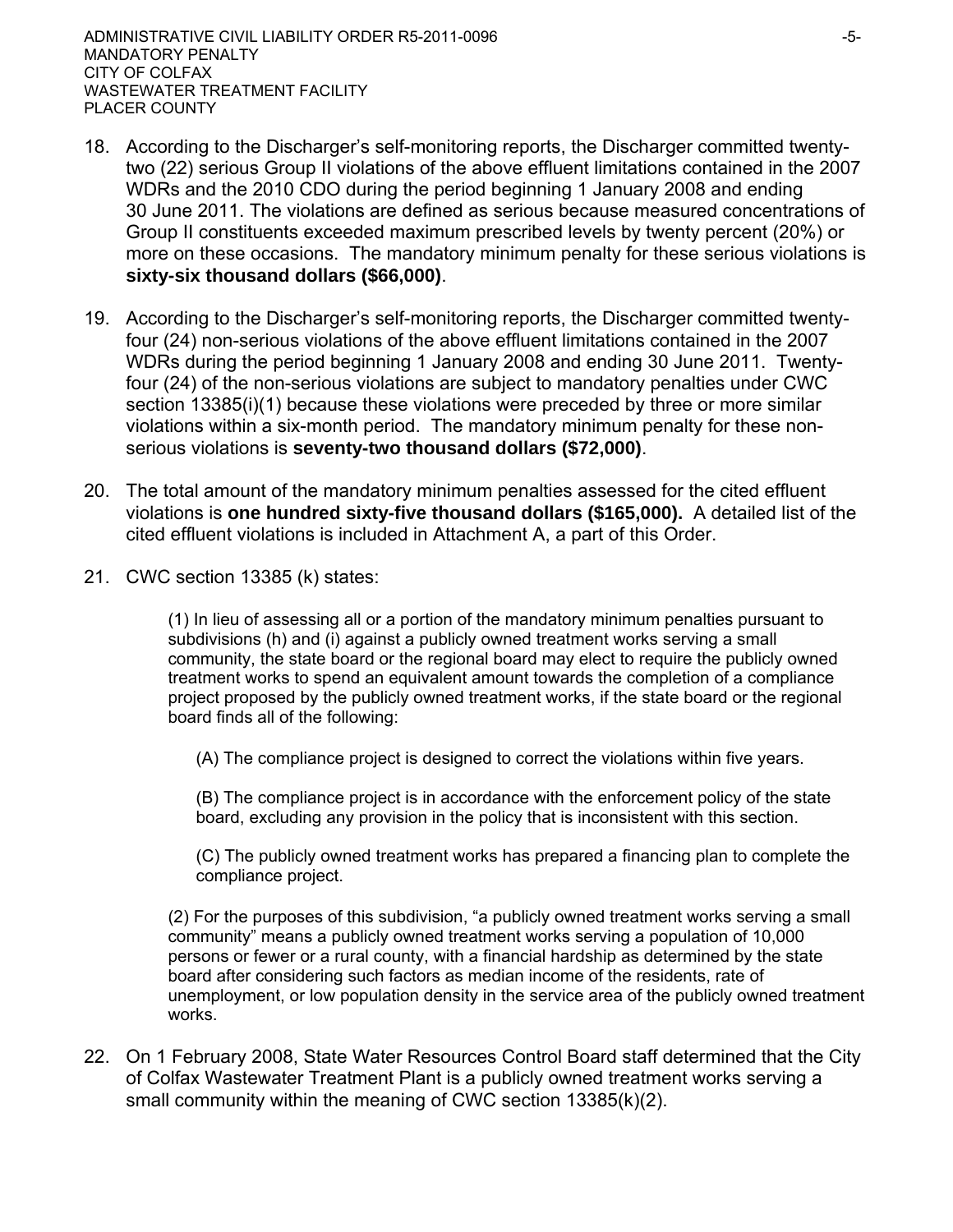## Compliance Project #1

23. As described in Finding 4, the Discharger was allowed to apply its previous mandatory minimum penalty towards the construction of a new treatment plant because the construction of a new wastewater treatment plant qualifies as a compliance project within the meaning of CWC section 13385(k). On 30 December 2008, the Discharger submitted a letter reporting that, in accordance with ACL Order R5-2008-0534, it had completed construction of the new treatment plant. The new plant consists of a biological treatment process, coagulation system, filtration, ultra-violet disinfection, and mechanical sludge dewatering. The new WWTP addresses the aluminum, chlorine, mercury, and pH violations because it is a biological nutrient removal process, does not utilize an aluminum compound in the treatment process, and employs ultra-violet disinfection. On 19 August 2010, the Discharger requested that the expenditures for constructing the new wastewater treatment plant also be applied towards the mandatory minimum penalties ("MMPs") resulting from the violations that occurred between 1 January 2008 and 31 December 2008, during the period of construction of the new plant. As shown in Table A, the Discharger accrued 15 violations during this period; 13 of which are subject to MMPs. This Order allows an additional \$39,000 of mandatory minimum penalties to be credited towards the construction of the new treatment plant, as these penalties accrued during the time the new treatment plant was being built.

After this Order has been issued, the Discharger will have been credited with paying a total of \$273,000 in accrued mandatory minimum penalties towards the construction of the new treatment plant in lieu of making a cash payment to the State Water Resources Control Board's ("State Water Board") Cleanup and Abatement Account (\$234,000 under ACL Order R5-2008-0534 and \$39,000 under this Order). The Discharger will have spent over \$7 million in non-grant funds on the construction of the new plant, which is an amount far in excess of the mandatory minimum penalty that is required to be assessed by CWC sections 13385(h) and (i).

24. The Central Valley Water Board finds that the Discharger's construction of a new treatment plant qualifies under CWC section 13385(k) as a compliance project because the project has been designed to correct the violations that have led to the issuance of this ACL Order within five years, the project is in accordance with the State Water Board's *Water Quality Enforcement Policy* ("Enforcement Policy"), and the Discharger has prepared a financing plan to complete the project.

## Compliance Project #2

25. The Discharger's 19 August 2010 letter states that it entered into a contract with Water Pollution Control Services, Inc. ("WPCS"), to offer specialized training regarding the operation and maintenance of the new treatment plant beginning on 26 October 2009. The Discharger asks that the \$62,000 cost of contracting with WPCS for a 12 month period (ending 1 November 2010) be considered a compliance project to rectify the coliform and turbidity violations.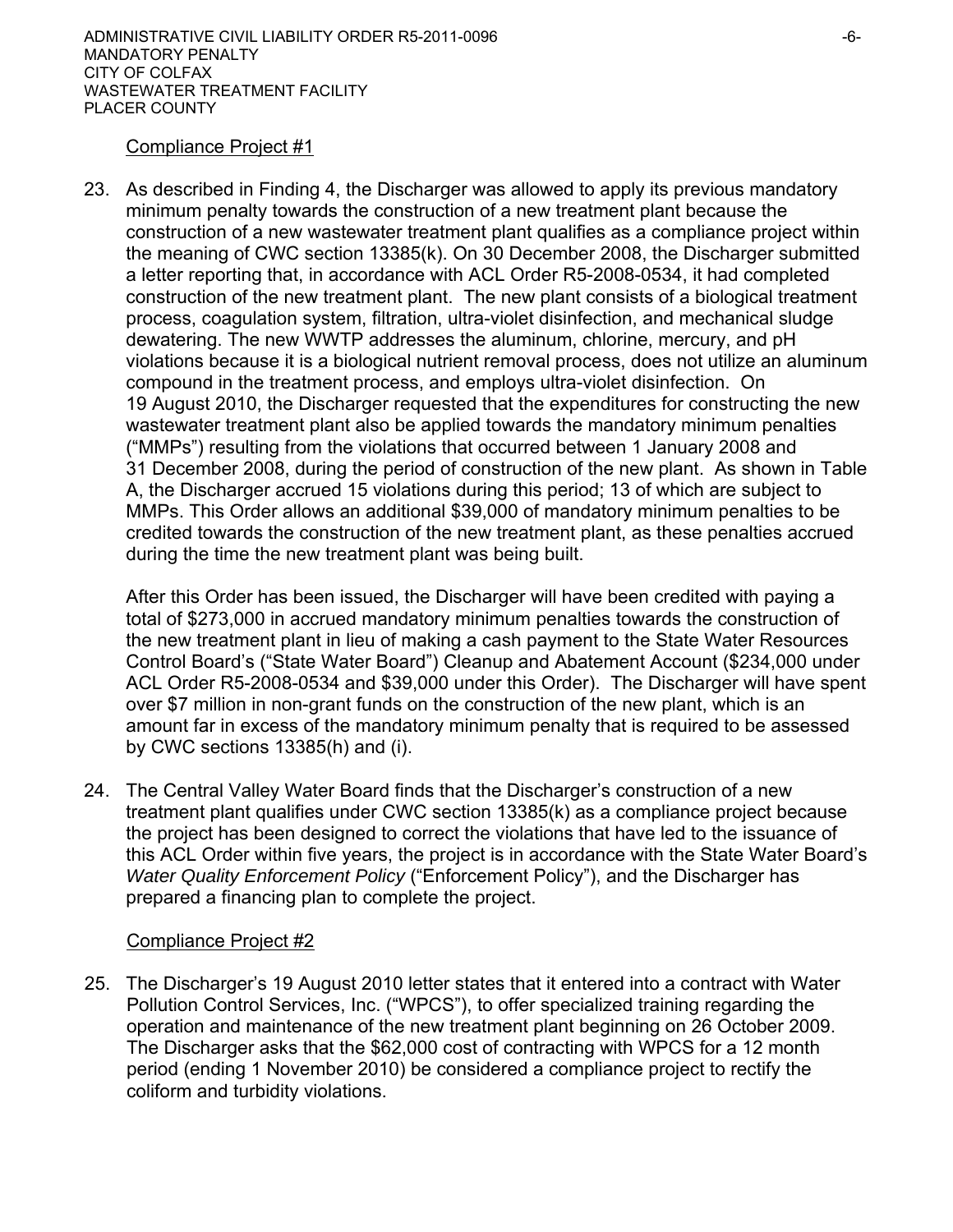The State Water Board's Enforcement Policy considers "providing training", "adding staff", and "developing operation, maintenance, or monitoring procedures" to be acceptable compliance projects for the purposes of 13385(k). WPCS, working with the Discharger's staff, corrected the coliform and turbidity compliance issues by increasing the UV bulb intensity and initiated a new monthly maintenance routine. As shown in Table A, the Discharger accrued 19 coliform and turbidity violations prior to hiring WPCS, and no turbidity violations and only two coliform violations after that time. The Discharger has not determined the cause of the two coliform violations in June 2011, which occurred after this Compliance Project was completed, but has performed additional maintenance of the disinfection system.

26. The Central Valley Water Board finds that the Discharger's hiring of WPCS qualifies under CWC section 13385(k) as a compliance project, as the project has been designed to correct the violations that have led to the issuance of this ACLO within five years, the project is in accordance with the State Water Board's Enforcement Policy, and the Discharger has prepared a financing plan to complete the project. Therefore, this Order allows \$57,000 in mandatory penalties attributed to the coliform and turbidity violations that occurred prior to 1 November 2010 to be applied toward the contract operator compliance project.

## Compliance Project #3

- 27. The Discharger's 19 August 2010 letter proposes that a water effects ratio study ("WER Study") be considered a compliance project for the copper violations. The objective of the WER Study is to develop a scientifically-defensible, discharger-specific WER, consistent with U.S.EPA guidance as described in *Streamlined Water-Effect Ratio Procedure for Discharges of Copper…* (U.S.EPA 2001). The WER Study will be used to refine copper effluent limitations for the Colfax WWTP. The State Water Board's Enforcement Policy considers "conducting water quality investigations or monitoring" to be an acceptable compliance project for the purposes of 13385(k). The Discharger will expend approximately \$70,000 on the WER Study and requests that \$57,000 of the cost be considered a compliance project. As shown in Table A, the Discharger accrued 19 copper violations, all of which are subject to MMPs. The actual environmental effects of the violations will be studied by the proposed WER Study.
- 28. The Central Valley Water Board finds that the Discharger's WER Study qualifies under CWC section 13385(k) as a compliance project, as the project has been designed to correct the violations that have led to the issuance of this ACLO within five years, the project in accordance with the State Water Board's Enforcement Policy, and the Discharger has prepared a financing plan to complete the project. Therefore, this Order allows \$57,000 of the mandatory penalties attributed to the copper violations to be applied toward the WER Study compliance project.

## Administrative Findings

29. The Compliance Projects will remedy the violations for aluminum, chlorine, mercury, pH, copper, turbidity, and coliform violations that occurred prior to 1 November 2010. The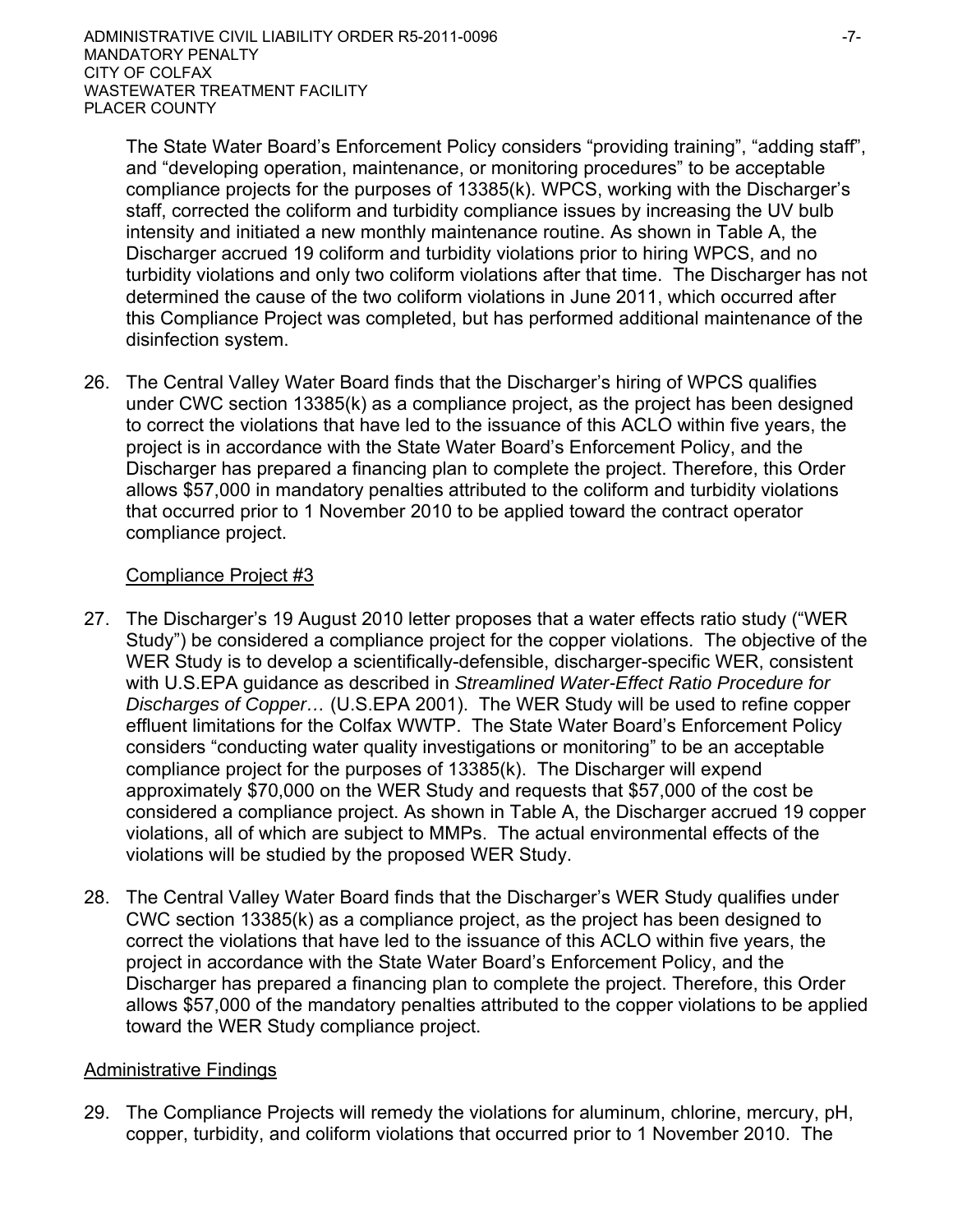Central Valley Water Board finds that the Compliance Projects have been designed to correct these violations within five years, that the timeline for the Compliance Projects is as short as possible, and that the Compliance Projects have been designed in accordance with the State Water Board's Enforcement Policy. The amount that the Discharger plans to expend on the Compliance Projects is in excess of the mandatory minimum penalty that the Board is required to assess under CWC sections 13385(h) and (i) for the violations that are to be addressed by the Compliance Projects.

- 30. The Compliance Projects are not designed to correct the violations of the effluent limitations for cyanide, bis (2-ethylhexyl) phthalate, and the coliform violations in June 2011. Therefore, this Order requires the Discharger to pay \$12,000 in mandatory minimum penalties for these violations.
- 31. Issuance of this Administrative Civil Liability Order to enforce CWC Division 7, Chapter 5.5 is exempt from the provisions of the California Environmental Quality Act (Pub. Resources Code § 21000 et seq.), in accordance with California Code of Regulations, title 14, sections 15307, 15308 and 15321(a)(2).
- 32. On 2 December 2011, in Rancho Cordova, California, after due notice to the Discharger and all other affected persons, the Central Valley Water Board conducted a public hearing at which evidence was received to consider this Administrative Civil Liability Order.

# **THE CITY OF COLFAX IS HEREBY GIVEN NOTICE THAT:**

- 1. The Discharger shall be assessed an Administrative Civil Liability in the amount of **one hundred sixty-five thousand dollars (\$165,000)**.
- 2. By **1 January 2012**, the Discharger shall pay **twelve thousand dollars (\$12,000)** to the State Water Board's Cleanup and Abatement Account. Payment shall be in the form of a check made payable to the *Cleanup and Abatement Account* and shall have the number of this ACL Order written upon it. The check shall be mailed to the Central Valley Water **Board**
- 3. **Thirty-nine thousand dollars (\$39,000)** of the penalty is deemed permanently suspended by the completion of the compliance project described in Finding 23 above, in accordance with CWC section 13385(k).
- 4. **Fifty-seven thousand dollars (\$57,000)** of the penalty shall be permanently suspended if the Discharger submits evidence that it has spent at least \$57,000 to retain the services of Water Pollution Control Services, as described in Finding 25, from 26 October 2009 through 1 November 2010. The evidence shall be submitted no later than **1 January 2012.**
- 5. **Fifty-seven thousand dollars (\$57,000)** of the penalty shall be deemed satisfied if the Discharger complies with the following time schedule to complete the WER Study described in Finding 27.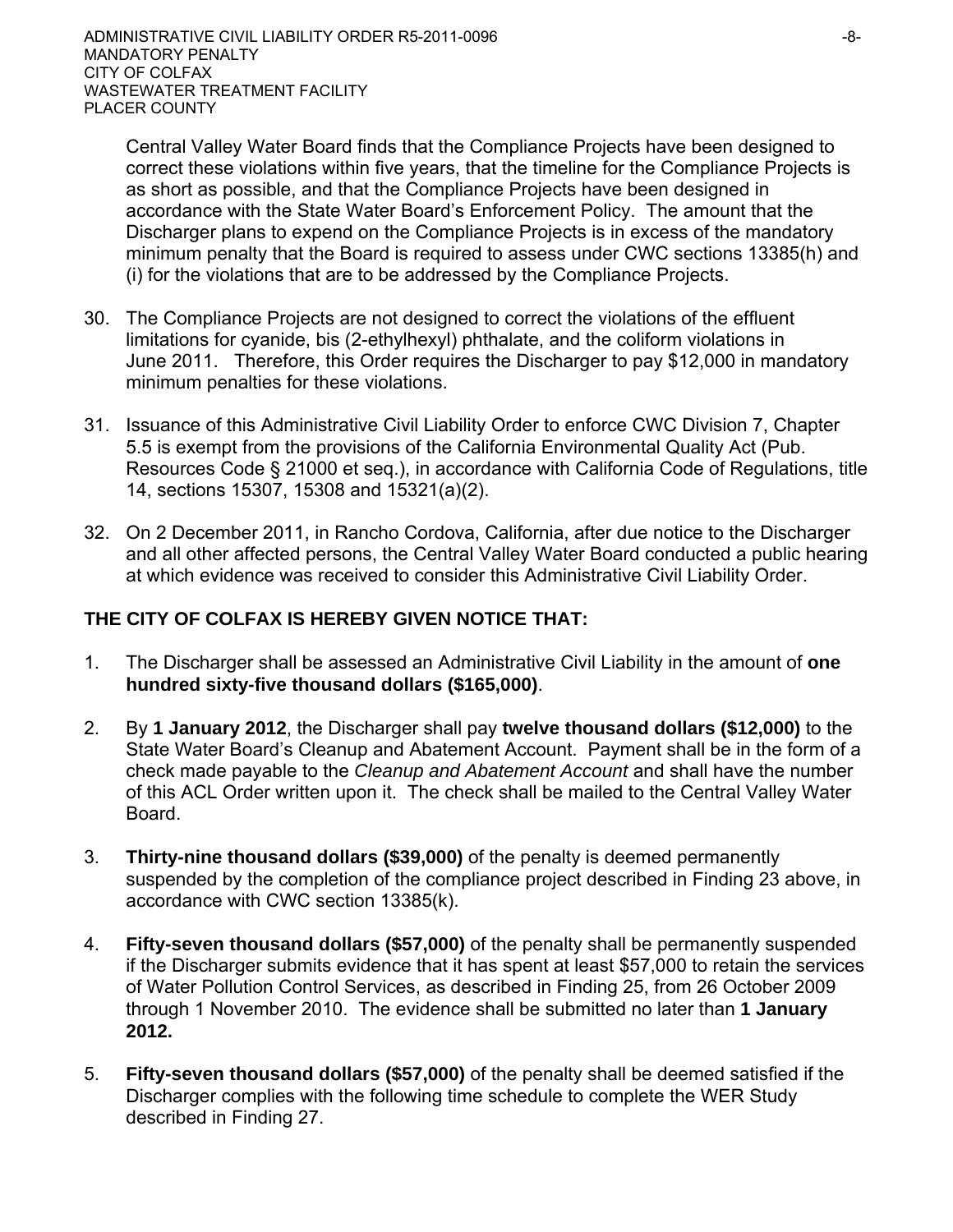| Task                                                             | Compliance Date                             |
|------------------------------------------------------------------|---------------------------------------------|
| Initiate Water Effects Ratio (WER) Study                         | began prior to<br>issuance of this<br>Order |
| Submit WER Final Report Describing Results and Documenting Costs | 31 March 2012                               |

- 6. A progress report shall be submitted on or before each of the above compliance dates. The report shall describe the work undertaken to comply with this Order.
- 7. The Executive Officer may extend the deadlines contained in this Order if the Discharger demonstrates that unforeseeable contingencies have created delays, provided that the Discharger continues to undertake all appropriate measures to meet the deadlines. The Discharger shall make any deadline extension request in writing at least 30 days prior to the deadline. Under no circumstances may the completion of any of the approved compliance projects extend past five (5) years from the issuance of this Order.
- 8. The Discharger must obtain written approval from the Executive Officer for any significant departures from the project outlines and the time schedules shown above. Failure to obtain written approval for any significant departures may result in the assessment of the full amount of the suspended mandatory minimum penalty.
- 9. If, in the judgment of the Executive Officer, the Discharger fails to complete the compliance projects in accordance with the due dates listed above (including any extensions approved by the Executive Officer), the Executive Officer may demand payment of the suspended liability that reflects the portion of the compliance project that has not been satisfactorily completed. Payment must be made within 30 days of such a demand.
- 10. Should the Discharger fail to take any of the above actions, the Executive Officer may refer the matter to the State Attorney General for enforcement of the terms of this Order.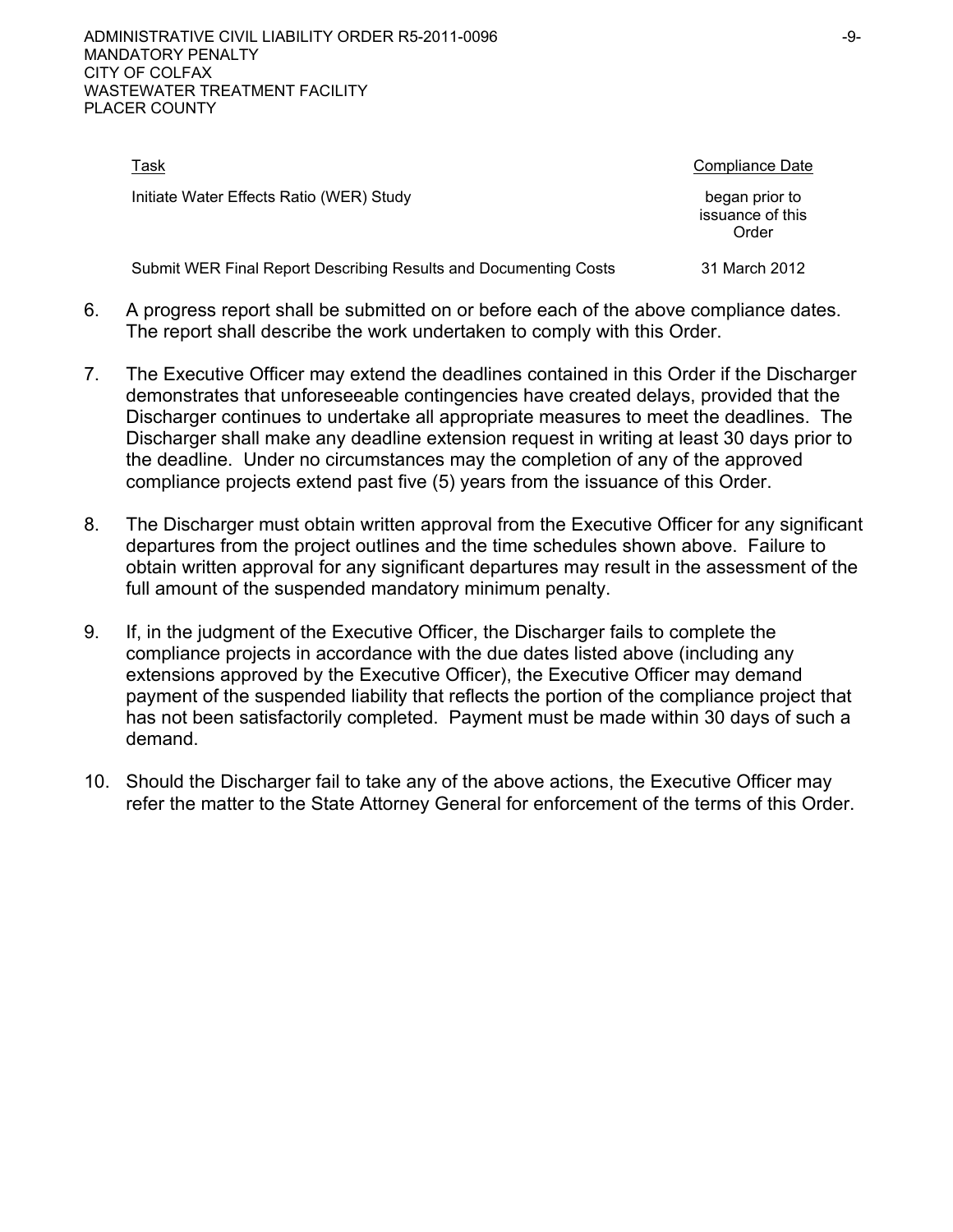ADMINISTRATIVE CIVIL LIABILITY ORDER R5-2011-0096 **ADMINISTRATIVE CIVIL LIABILITY ORDER R5-2011**-0096 MANDATORY PENALTY CITY OF COLFAX WASTEWATER TREATMENT FACILITY PLACER COUNTY

Any person aggrieved by this action of the Central Valley Water Board may petition the State Water Board to review the action in accordance with CWC Section 13320 and California Code of Regulations, Title 23, Sections 2050 and following. The State Water Board must receive the petition by 5:00 p.m., 30 days after the date that this Order becomes final, except that if the thirtieth day following the date that this Order becomes final falls on a Saturday, Sunday, or state holiday, the petition must be received by the State Water Board by 5:00 p.m. on the next business day. Copies of the law and regulations applicable to filing petitions may be found on the Internet at:

http://www.waterboards.ca.gov/public\_notices/petitions/water\_quality or will be provided upon request.

I, PAMELA C. CREEDON, Executive Officer, do hereby certify that the foregoing is a full, true, and correct copy of an Order adopted by the California Regional Water Quality Control Board, Central Valley Region, on 2 December 2011.

*Original Signed By* 

PAMELA C. CREEDON, Executive Officer

8 December 2011

DATE

Attachment A: Record of Violations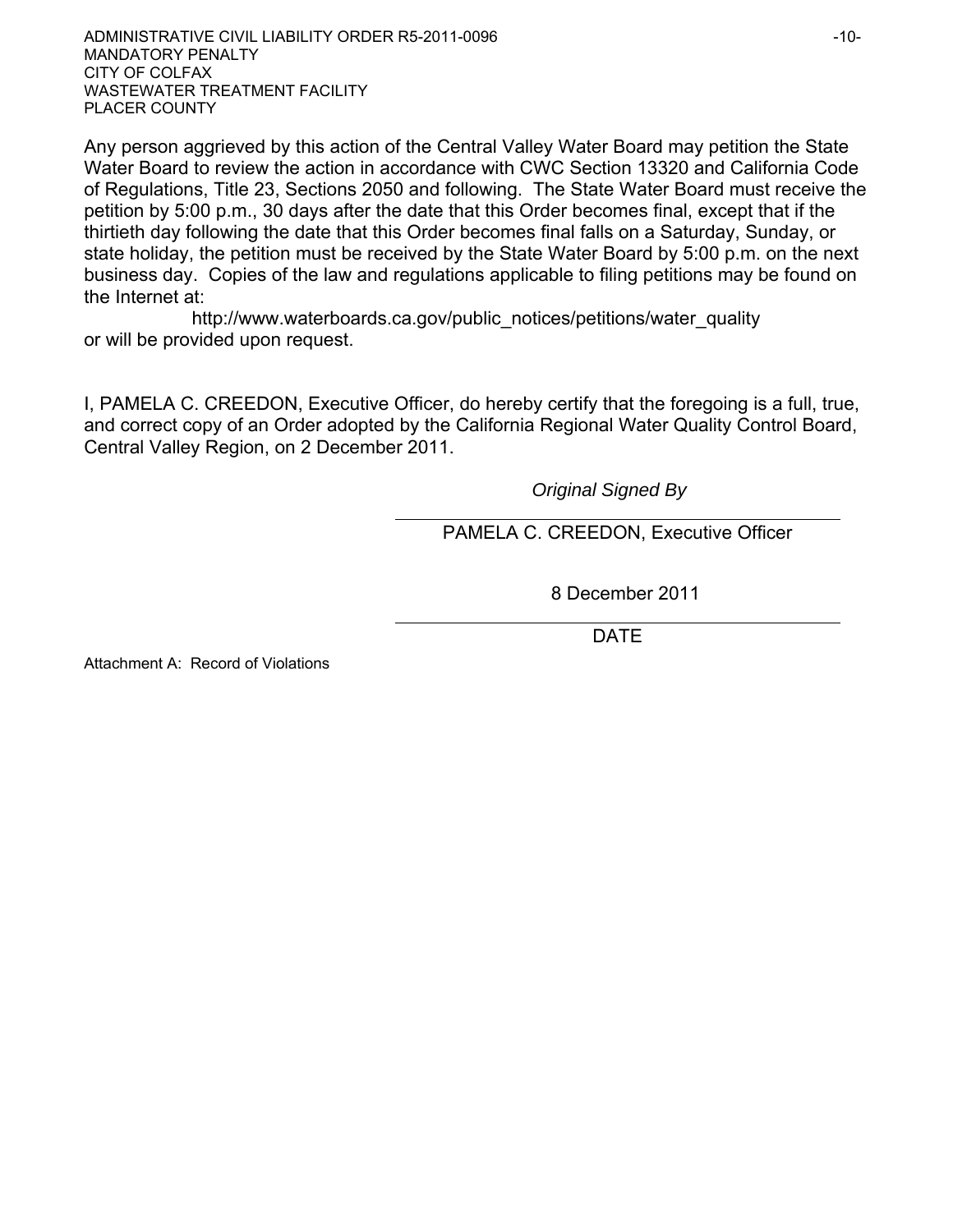### **Attachment A ADMINISTRATIVE CIVIL LIABILITY ORDER R5-2011-0096**

## **City of Colfax Wastewater Treatment Plant**

RECORD OF VIOLATIONS (1 January 2008 – 30 June 2011) MANDATORY PENALTIES (Data reported under Monitoring and Reporting Program R5-2007-0130)

|                |                                                 | Violation   |            |                                             | Measure |                    | <b>Remarks</b>          |              |
|----------------|-------------------------------------------------|-------------|------------|---------------------------------------------|---------|--------------------|-------------------------|--------------|
|                | Date                                            | <b>Type</b> | Units      | Limit                                       | ₫       | Period Type        |                         | <b>CIWQS</b> |
|                | Interim Tertiary Effluent Limitations in effect |             |            |                                             |         |                    |                         |              |
| 1              | 31-Jan-08                                       | Aluminum    | µg/L       | 71                                          | 103     | Monthly            | 1                       | 765550       |
| $\overline{2}$ | 29-Feb-08                                       | Aluminum    | µg/L       | 71                                          | 95      | Monthly            | 3                       | 765567       |
| 3              | 17-Mar-08                                       | pH          | pH units   | 6.5                                         | 6.3     | Instantaneous      | 3                       | 765569       |
|                |                                                 |             |            | 0.00076                                     |         |                    |                         |              |
| 4              | 31-Mar-08                                       | Mercury     | Ibs        | 1                                           | 0.1     | Monthly            | $\overline{\mathbf{c}}$ | 765572       |
| 5              | 31-Mar-08                                       | Aluminum    | µg/L       | 71                                          | 79      | Monthly            | 4                       | 765574       |
| 6              | 7-Apr-08                                        | Aluminum    | µg/L       | 143                                         | 353     | Daily              | 1                       | 765577       |
| $\overline{7}$ | 30-Apr-08                                       | Aluminum    | µg/L       | 71                                          | 353     | Monthly            | 1                       | 765581       |
| 8              | 24-Oct-08                                       | Chlorine    | mg/L       | 0.01                                        | 0.39    | 4-day              | 2                       | 793997       |
| 9              | 24-Oct-08                                       | Chlorine    | lbs/day    | 0.017                                       | 1.69    | 4-day              | $\overline{c}$          | 794006       |
| 10             | 27-Oct-08                                       | Aluminum    | µg/L       | 143                                         | 170     | Daily max          | 4                       | 807930       |
| 11             | 31-Oct-08                                       | Aluminum    | µg/L       | 71                                          | 103     | Monthly            | 1                       | 807931       |
| 12             | 5-Nov-08                                        | Aluminum    | µg/L       | 143                                         | 299     | Daily max          | 1                       | 807932       |
| 13             | 11-Nov-08                                       | Aluminum    | µg/L       | 143                                         | 339     | Daily max          | 1                       | 807935       |
| 14             | 30-Nov-08                                       | Aluminum    | µg/L       | 71                                          | 320     | Monthly            | 1                       | 807936       |
|                |                                                 | Manganes    |            |                                             |         |                    |                         |              |
| 15             | 31-Dec-08                                       | e           | µg/L       | 50                                          | 243     | Annual             | 1                       | 912144       |
|                |                                                 |             |            | <b>Final Effluent Limitations in effect</b> |         |                    |                         |              |
| 15             | 31-Jan-09                                       | Copper      | $\mu g/L$  | 2.7                                         | 5.3     | Monthly            | 2                       | 817758       |
| 16             | 28-Feb-09                                       | Copper      | µg/L       | 2.7                                         | 4.9     | Monthly            | $\overline{c}$          | 817766       |
| 17             | 31-Mar-09                                       | Copper      | µg/L       | 2.7                                         | 3.5     | Monthly            | $\overline{c}$          | 821764       |
| 18             | 30-Apr-09                                       | Copper      | µg/L       | 2.7                                         | 3.1     | Monthly            | 4                       | 828075       |
| 19             | 31-May-09                                       | Copper      | µg/L       | 2.7                                         | 3.0     | Monthly            | 4                       | 828076       |
| 20             | 15-Jun-09                                       | Copper      | µg/L       | 2.7                                         | 4.2     | Monthly            | $\overline{\mathbf{c}}$ | 845380       |
| 21             | 31-Jul-09                                       | Copper      | µg/L       | 2.7                                         | 4.2     | Monthly            | $\overline{c}$          | 845381       |
| 22             | 31-Aug-09                                       | Copper      | µg/L       | 2.7                                         | 4.2     | Monthly            | $\overline{\mathbf{c}}$ | 856952       |
| 23             | 24-Sep-09                                       | Coliform    | MPN/100mL  | 2.2                                         | 4       | 7-Day median       | $\overline{\mathbf{4}}$ | 856953       |
| 24             | 25-Sep-09                                       | Coliform    | MPN/100mL  | 2.2                                         | 4       | 7-Day median       | 4                       | 856955       |
| 25             | 26-Sep-09                                       | Turbidity   | <b>NTU</b> | $\overline{2}$                              | 4       | Daily Ave          | 1                       | 856956       |
| 26             | 28-Sep-09                                       | Coliform    | MPN/100mL  | 2.2                                         | 8.5     | 7-Day median       | 4                       | 856957       |
| 27             | 30-Sep-09                                       | Coliform    | MPN/100mL  | 2.2                                         | 8.5     | 7-Day median       | 4                       | 856958       |
| 28             | 30-Sep-09                                       | Copper      | $\mu g/L$  | 2.7                                         | 4.9     | Monthly            | $\overline{c}$          | 856959       |
| 29             | 1-Oct-09                                        | Coliform    | MPN/100mL  | 2.2                                         | 8       | 7-Day median       | 4                       | 856960       |
| 30             | 5-Oct-09                                        | Coliform    | MPN/100mL  | 2.2                                         | 8       | 7-Day median       | 4                       | 856961       |
| 31             | 6-Oct-09                                        | Coliform    | MPN/100mL  | 2.2                                         | 8       | 7-Day median       | 4                       | 856962       |
| 32             | 7-Oct-09                                        | Coliform    | MPN/100mL  | 2.2                                         | 7.5     | 7-Day median       | 4                       | 856963       |
| 33             | 9-Oct-09                                        | Coliform    | MPN/100mL  | 2.2                                         | 7.5     | 7-Day median       | 4                       | 856964       |
| 34             | 10-Oct-09                                       | Coliform    | MPN/100mL  | 240                                         | 900     | <b>Instant Max</b> | 4                       | 911348       |
| 35             | 12-Oct-09                                       | Coliform    | MPN/100mL  | 2.2                                         | 7.5     | 7-Day median       | 4                       | 856965       |
| 36             | 13-Oct-09                                       | Coliform    | MPN/100mL  | 2.2                                         | 7       | 7-Day median       | 4                       | 856966       |
| 37             | 15-Oct-09                                       | Coliform    | MPN/100mL  | 240                                         | >1600   | <b>Instant Max</b> | 4                       | 911356       |
| 38             | 16-Oct-09                                       | Coliform    | MPN/100mL  | 240                                         | 1600    | <b>Instant Max</b> | 4                       | 911358       |
| 39             | 19-Oct-09                                       | Coliform    | MPN/100mL  | 2.2                                         | 7       |                    | 4                       | 856967       |
| 40             |                                                 |             |            |                                             |         | 7-Day median       | 4                       |              |
|                | 20-Oct-09                                       | Coliform    | MPN/100mL  | 2.2                                         | 12      | 7-Day median       |                         | 856968       |